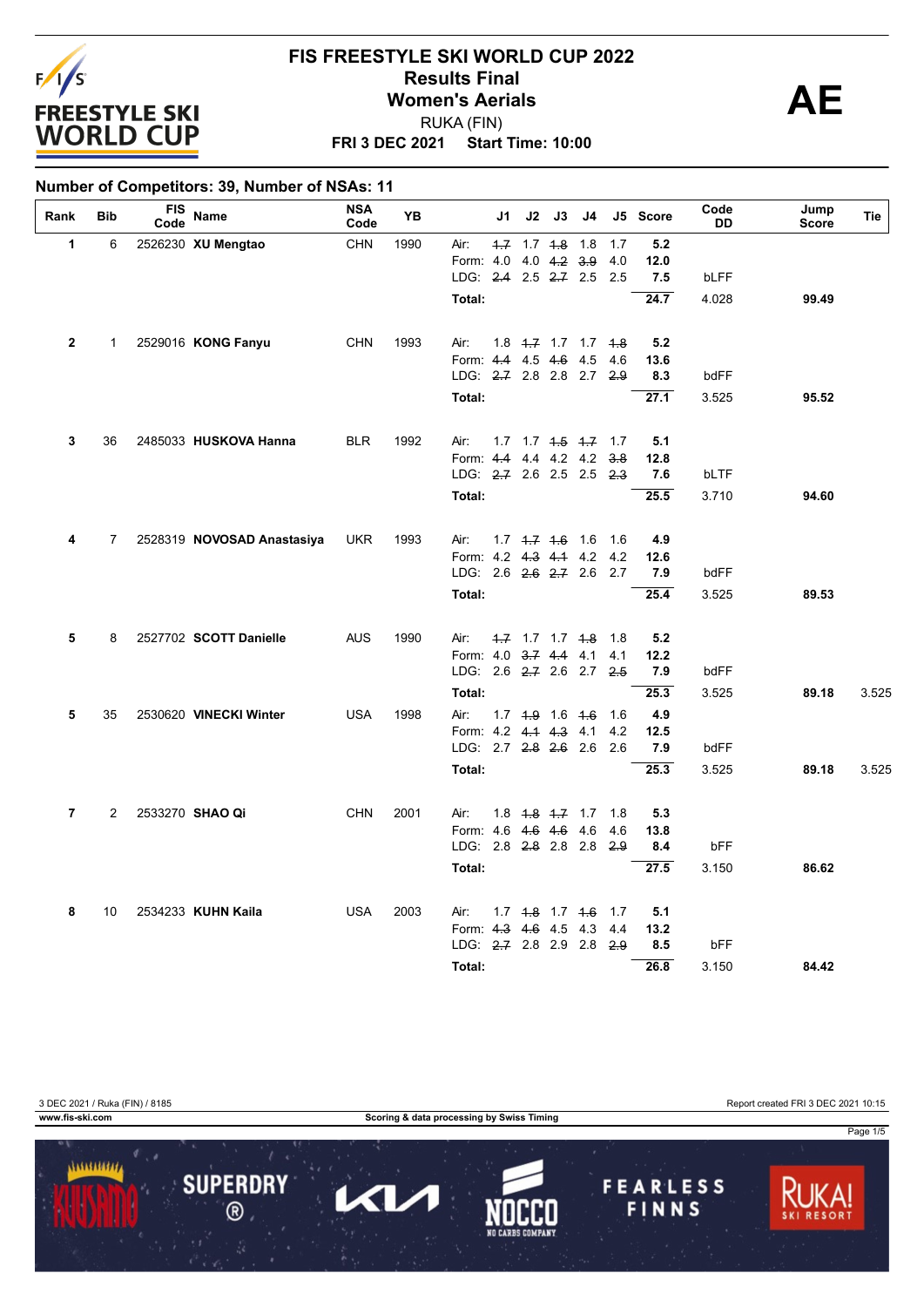

#### **FIS FREESTYLE SKI WORLD CUP 2022 Results Final**<br>
Women's Aerials<br>
PUKA (FIN) RUKA (FIN)

**FRI 3 DEC 2021 Start Time: 10:00**

| Rank | Bib | <b>FIS</b><br>Code | Name                        | <b>NSA</b><br>Code | YB   |                                           | J1 | J2 | J3                  | J4                                    |            | J5 Score    | Code<br>DD   | Jump<br><b>Score</b> | Tie |
|------|-----|--------------------|-----------------------------|--------------------|------|-------------------------------------------|----|----|---------------------|---------------------------------------|------------|-------------|--------------|----------------------|-----|
| 9    | 24  |                    | 2533679 PRYTKOVA Anastasiia | <b>RUS</b>         | 2002 | Air:                                      |    |    | $1.7$ $4.5$ $1.6$   | 1.8                                   | -4.8       | 5.1         |              |                      |     |
|      |     |                    |                             |                    |      | Form: 4.3                                 |    |    |                     | $4.2$ 4.4 $4.4$                       | 4.3        | 13.0        |              |                      |     |
|      |     |                    |                             |                    |      | LDG: 2.7 2.7 2.5 2.7 2.6                  |    |    |                     |                                       |            | 8.0         | bFF          |                      |     |
|      |     |                    |                             |                    |      | Total:                                    |    |    |                     |                                       |            | 26.1        | 3.150        | 82.21                |     |
| 10   | 34  |                    | 2484885 POLYUK Olga         | <b>UKR</b>         | 1987 | Air:                                      |    |    | $1.7$ 1.6 $1.5$ 1.6 |                                       | 1.6        | 4.8         |              |                      |     |
|      |     |                    |                             |                    |      | Form: 4.3 4.2 4.4 4.3                     |    |    |                     |                                       | 4.3        | 12.9        |              |                      |     |
|      |     |                    |                             |                    |      | LDG: 2.6 2.8 2.6 2.4 2.6                  |    |    |                     |                                       |            | 7.8         | bFF          |                      |     |
|      |     |                    |                             |                    |      | Total:                                    |    |    |                     |                                       |            | 25.5        | 3.150        | 80.32                |     |
|      |     |                    |                             |                    |      |                                           |    |    |                     |                                       |            |             |              |                      |     |
| 11   | 15  |                    | 2532659 WEISS Emma          | <b>GER</b>         | 2000 | Air:                                      |    |    |                     | 1.6 1.5 1.6 <del>1.6</del> 1.4        |            | 4.7         |              |                      |     |
|      |     |                    |                             |                    |      | Form: 3.9 4.4 4.5 4.4                     |    |    |                     |                                       | 3.8        | 12.7        |              |                      |     |
|      |     |                    |                             |                    |      | LDG: 2.6 2.7 2.7 2.6 2.5                  |    |    |                     |                                       |            | 7.9         | bFF          |                      |     |
|      |     |                    |                             |                    |      | Total:                                    |    |    |                     |                                       |            | 25.3        | 3.150        | 79.69                |     |
| 12   | 12  |                    | 2535876 PANTIUKHOVA Esenija | <b>RUS</b>         | 2005 | Air:                                      |    |    |                     | 1.6 4.7 1.5 1.5 4.5                   |            | 4.6         |              |                      |     |
|      |     |                    |                             |                    |      | Form: 4.3 4.6 4.2 3.8                     |    |    |                     |                                       | 3.9        | 12.4        |              |                      |     |
|      |     |                    |                             |                    |      | LDG: 2.6 2.5 2.7 2.7                      |    |    |                     |                                       | 2.4        | 7.8         | bFF          |                      |     |
|      |     |                    |                             |                    |      | Total:                                    |    |    |                     |                                       |            | 24.8        | 3.150        | 78.12                |     |
| 13   | 4   |                    | 2527930 PEEL Laura          | <b>AUS</b>         | 1989 | Air:                                      |    |    | $1.6$ 1.6 $4.5$ 1.6 |                                       | -4.6       | 4.8         |              |                      |     |
|      |     |                    |                             |                    |      | Form: 4.0 4.2 3.6                         |    |    |                     | 3.9                                   | 3.9        | 11.8        |              |                      |     |
|      |     |                    |                             |                    |      | LDG: 0.4 0.4 0.3 0.5 0.5                  |    |    |                     |                                       |            | 1.3         | bFFF         |                      |     |
|      |     |                    |                             |                    |      | Total:                                    |    |    |                     |                                       |            | 17.9        | 4.293        | 76.84                |     |
|      | 13  |                    | 2528844 KALMURZAYEVA        | KAZ                |      |                                           |    |    |                     |                                       |            |             |              |                      |     |
| 14   |     |                    | Akmarzhan                   |                    | 1995 | Air:<br>Form: 4.2 4.5 4.6 4.5             |    |    |                     | 1.7 4.6 1.8 1.7 4.8                   | 4.4        | 5.2<br>13.4 |              |                      |     |
|      |     |                    |                             |                    |      | LDG: 2.5 2.7 2.7 2.5 2.5                  |    |    |                     |                                       |            | 7.7         | bLF          |                      |     |
|      |     |                    |                             |                    |      | Total:                                    |    |    |                     |                                       |            | 26.3        | 2.900        | 76.27                |     |
|      |     |                    |                             |                    |      |                                           |    |    |                     |                                       |            |             |              |                      |     |
| 15   | 18  |                    | 2534244 AUMOND Flavie       | CAN                | 2002 | Air:                                      |    |    |                     | <del>1.8</del> 1.7 <del>1.6</del> 1.7 | 1.7        | 5.1         |              |                      |     |
|      |     |                    |                             |                    |      | Form: 4.5 4.5 4.4 4.4                     |    |    |                     |                                       | 4.3<br>2.6 | 13.3        |              |                      |     |
|      |     |                    |                             |                    |      | LDG: 2.6 2.6 <del>2.5</del> 2.7<br>Total: |    |    |                     |                                       |            | 7.8<br>26.2 | bLF<br>2.900 | 75.98                |     |
|      |     |                    |                             |                    |      |                                           |    |    |                     |                                       |            |             |              |                      |     |
| 16   | 19  |                    | 2534799 PLATZ Ursina        | SUI                | 2003 | Air:                                      |    |    |                     | $1.7$ 1.8 1.7 1.8 $1.9$               |            | 5.3         |              |                      |     |
|      |     |                    |                             |                    |      | Form: 4.1 4.4 4.2 4.2 4.3                 |    |    |                     |                                       |            | 12.7        |              |                      |     |
|      |     |                    |                             |                    |      | LDG: 2.6 2.7 2.6 2.6 2.6                  |    |    |                     |                                       |            | 7.8         | bLF          |                      |     |
|      |     |                    |                             |                    |      | Total:                                    |    |    |                     |                                       |            | 25.8        | 2.900        | 74.82                |     |
| 17   | 39  |                    | 2529999 NIKITINA Liubov     | <b>RUS</b>         | 1999 | Air:                                      |    |    |                     | 4.6 1.5 1.5 1.4 4.4                   |            | 4.4         |              |                      |     |
|      |     |                    |                             |                    |      | Form: 3.8 4.3 4.0 4.0                     |    |    |                     |                                       | 3.7        | 11.8        |              |                      |     |
|      |     |                    |                             |                    |      | LDG: $1.6 +7 1.6 1.6 +4$                  |    |    |                     |                                       |            | 4.8         | bdFF         |                      |     |
|      |     |                    |                             |                    |      | Total:                                    |    |    |                     |                                       |            | 21.0        | 3.525        | 74.02                |     |

3 DEC 2021 / Ruka (FIN) / 8185 Report created FRI 3 DEC 2021 10:15 **www.fis-ski.com Scoring & data processing by Swiss Timing** Page 2/5 1111111111 **SUPERDRY FEARLESS** Π  $\blacktriangleleft$  $\circledR$ FINNS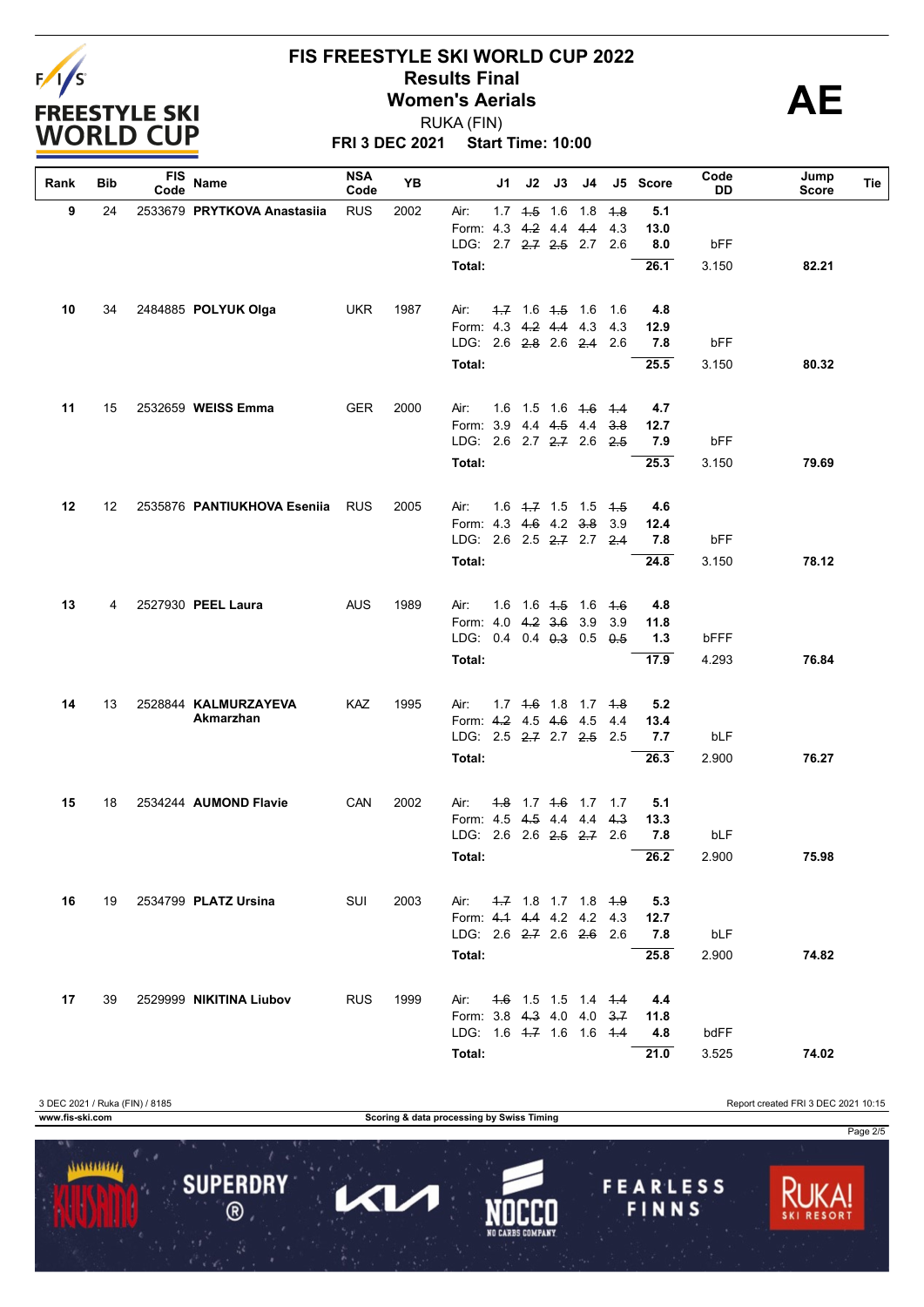

# **FIS FREESTYLE SKI WORLD CUP 2022 Results Final**<br>
Women's Aerials<br>
PUKA (FIN)

**FRI 3 DEC 2021 Start Time: 10:00** RUKA (FIN)

| Rank | <b>Bib</b> | <b>FIS</b><br>Code | Name                     | <b>NSA</b><br>Code | YB   |                                                       | J1 | J2 | J3                      | J4                                 |     | J5 Score    | Code<br>DD | Jump<br>Score | Tie |
|------|------------|--------------------|--------------------------|--------------------|------|-------------------------------------------------------|----|----|-------------------------|------------------------------------|-----|-------------|------------|---------------|-----|
| 18   | 22         |                    | 2534232 TANNER Tasia     | <b>USA</b>         | 2002 | Air:                                                  |    |    | $1.8$ $4.8$ $1.8$ $4.7$ |                                    | 1.8 | 5.4         |            |               |     |
|      |            |                    |                          |                    |      | Form: 4.6                                             |    |    | 4.5 4.6 4.5             |                                    | 4.5 | 13.6        |            |               |     |
|      |            |                    |                          |                    |      | LDG: 2.6 2.7 2.6 2.6                                  |    |    |                         |                                    | 2.6 | 7.8         | bLL        |               |     |
|      |            |                    |                          |                    |      | Total:                                                |    |    |                         |                                    |     | 26.8        | 2.650      | 71.02         |     |
| 19   | 25         |                    | 2532192 BOUDREAU-GUERTIN | <b>CAN</b>         | 1999 | Air:                                                  |    |    |                         | 4.6 1.7 1.7 1.7 4.8                |     | 5.1         |            |               |     |
|      |            |                    | <b>Naomy</b>             |                    |      | Form: 4.3                                             |    |    |                         | 4.5 4.5 4.2                        | 4.1 | 13.0        |            |               |     |
|      |            |                    |                          |                    |      | LDG: $2.0$ $2.2$ $2.1$ $2.1$                          |    |    |                         |                                    | 2.1 | 6.3         | bLF        |               |     |
|      |            |                    |                          |                    |      | Total:                                                |    |    |                         |                                    |     | 24.4        | 2.900      | 70.76         |     |
| 20   | 17         |                    | 2535261 DERUGO Anna      | <b>BLR</b>         | 2003 | Air:                                                  |    |    |                         | $-1.7$ $-1.6$ $-1.7$ $-1.7$ $-1.7$ |     | 5.1         |            |               |     |
|      |            |                    |                          |                    |      | Form: 4.4 4.3 4.2 4.2                                 |    |    |                         |                                    | 4.4 | 12.9        |            |               |     |
|      |            |                    |                          |                    |      | LDG: 1.4 1.4 4.5 1.5 4.2                              |    |    |                         |                                    |     | 4.3         | bFF        |               |     |
|      |            |                    |                          |                    |      | Total:                                                |    |    |                         |                                    |     | 22.3        | 3.150      | 70.24         |     |
|      |            |                    |                          |                    |      |                                                       |    |    |                         |                                    |     |             |            |               |     |
| 21   | 21         |                    | 2534499 BRYKINA Anhelina | <b>UKR</b>         | 2004 | Air:                                                  |    |    |                         | 4.9 4.7 1.7 1.7 1.8                |     | 5.2         |            |               |     |
|      |            |                    |                          |                    |      | Form: 4.7 4.7 4.6 4.4                                 |    |    |                         |                                    | 4.6 | 13.9        |            |               |     |
|      |            |                    |                          |                    |      | LDG: 2.7 2.6 2.6 2.5                                  |    |    |                         |                                    | 2.6 | 7.8         | bLT        |               |     |
|      |            |                    |                          |                    |      | Total:                                                |    |    |                         |                                    |     | 26.9        | 2.600      | 69.94         |     |
| 22   | 16         |                    | 2534040 ELLIOTT Karenna  | <b>USA</b>         | 2000 | Air:                                                  |    |    | $1.6$ $1.6$ $4.6$ $4.5$ |                                    | 1.5 | 4.7         |            |               |     |
|      |            |                    |                          |                    |      | Form: 4.3 4.2 4.2 4.0                                 |    |    |                         |                                    | 3.7 | 12.4        |            |               |     |
|      |            |                    |                          |                    |      | LDG: 1.4 1.6 2.0 1.4 1.4                              |    |    |                         |                                    |     | 4.4         | bFF        |               |     |
|      |            |                    |                          |                    |      | Total:                                                |    |    |                         |                                    |     | 21.5        | 3.150      | 67.72         |     |
| 23   | 11         |                    | 2534887 THENAULT Marion  | CAN                | 2000 | Air:                                                  |    |    | $1.6$ 4.7 1.6 4.6       |                                    | 1.6 | 4.8         |            |               |     |
|      |            |                    |                          |                    |      | Form: 4.1 4.2 4.0 4.3                                 |    |    |                         |                                    | 4.3 | 12.6        |            |               |     |
|      |            |                    |                          |                    |      | LDG: 0.5 0.6 0.5 0.6                                  |    |    |                         |                                    | 0.6 | 1.7         | bFdF       |               |     |
|      |            |                    |                          |                    |      | Total:                                                |    |    |                         |                                    |     | 19.1        | 3.525      | 67.32         |     |
| 24   | 27         |                    | 2533101 LOEB Dani        | <b>USA</b>         | 2001 | Air:                                                  |    |    | $1.7$ $1.6$ $1.5$ $1.5$ |                                    | 4.7 | 4.8         |            |               |     |
|      |            |                    |                          |                    |      | Form: 4.3                                             |    |    | $4.4$ $3.9$ $4.0$       |                                    | 4.2 | 12.5        |            |               |     |
|      |            |                    |                          |                    |      | LDG: 1.3                                              |    |    | $1.3 + 3 \quad 1.3$     |                                    | 4.5 | 3.9         | bFF        |               |     |
|      |            |                    |                          |                    |      | Total:                                                |    |    |                         |                                    |     | 21.2        | 3.150      | 66.78         |     |
| 25   | 23         |                    | 2531594 ZHOLDAS Ayana    | KAZ                | 2001 | Air:                                                  |    |    |                         | 1.6 4.6 1.7 1.7 4.8                |     | 5.0         |            |               |     |
|      |            |                    |                          |                    |      | Form: 4.2 4.5 4.5 4.4                                 |    |    |                         |                                    | 4.6 | 13.4        |            |               |     |
|      |            |                    |                          |                    |      | LDG: 2.4 2.4 2.4 <del>2.5</del> 2.2                   |    |    |                         |                                    |     | 7.2         | bLT        |               |     |
|      |            |                    |                          |                    |      | Total:                                                |    |    |                         |                                    |     | 25.6        | 2.600      | 66.56         |     |
|      |            |                    |                          |                    |      |                                                       |    |    |                         |                                    |     |             |            |               |     |
| 26   | 38         |                    | 2534518 ASH Gabi         | <b>AUS</b>         | 1998 | Air:                                                  |    |    |                         | 4.6 1.6 1.7 4.7 1.7                |     | 5.0         |            |               |     |
|      |            |                    |                          |                    |      | Form: 4.2 4.3 4.2 4.4<br>LDG: $0.5$ $0.5$ 0.5 0.5 0.4 |    |    |                         |                                    | 4.5 | 12.9<br>1.5 | bFF        |               |     |
|      |            |                    |                          |                    |      |                                                       |    |    |                         |                                    |     |             |            |               |     |
|      |            |                    |                          |                    |      | Total:                                                |    |    |                         |                                    |     | 19.4        | 3.150      | 61.11         |     |

3 DEC 2021 / Ruka (FIN) / 8185 Report created FRI 3 DEC 2021 10:15 **www.fis-ski.com Scoring & data processing by Swiss Timing** Page 3/5 1111111111 **SUPERDRY FEARLESS** 7  $\blacktriangleleft$  $\circledR$ FINNS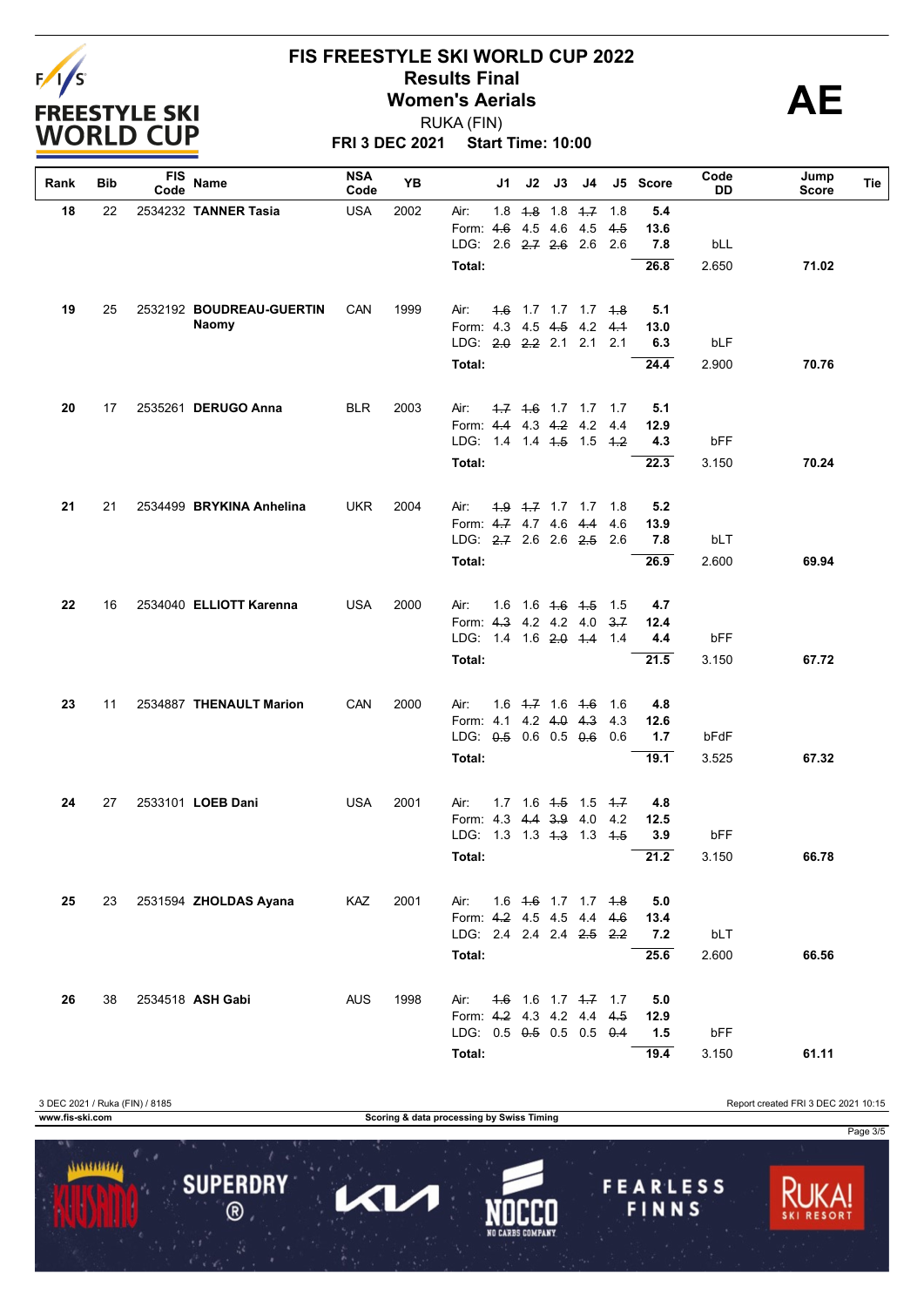

# **FIS FREESTYLE SKI WORLD CUP 2022 Results Final**<br>
Women's Aerials<br>
PUKA (FIN)

**FRI 3 DEC 2021 Start Time: 10:00** RUKA (FIN)

| Rank | Bib | <b>FIS</b><br>Code | Name                      | <b>NSA</b><br>Code | YB   | J1                                  | J2                | J3                      | J4                            |             | J5 Score | Code<br>DD | Jump<br><b>Score</b> | Tie |
|------|-----|--------------------|---------------------------|--------------------|------|-------------------------------------|-------------------|-------------------------|-------------------------------|-------------|----------|------------|----------------------|-----|
| 27   | 26  |                    | 2526863 CALDWELL Ashley   | <b>USA</b>         | 1993 | Air:                                |                   | $4.4$ 1.2 1.3 4.0       |                               | 1.3         | 3.8      |            |                      |     |
|      |     |                    |                           |                    |      | Form: 2.3                           |                   | $2.5$ 2.7               | $2-3$                         | 2.7         | 7.5      |            |                      |     |
|      |     |                    |                           |                    |      | LDG: 4.4 1.3 4.5 1.2                |                   |                         |                               | 1.2         | 3.7      | bLFF       |                      |     |
|      |     |                    |                           |                    |      | Total:                              |                   |                         |                               |             | 15.0     | 4.028      | 60.42                |     |
| 28   | 3   |                    | 2529574 ALDABERGENOVA     | KAZ                | 1995 | Air:                                |                   |                         | 1.6 4.7 1.6 4.5 1.7           |             | 4.9      |            |                      |     |
|      |     |                    | Zhanbota                  |                    |      | Form: 4.2 4.3 4.4 4.4               |                   |                         |                               | 4.6         | 12.9     |            |                      |     |
|      |     |                    |                           |                    |      | LDG: 0.4 0.4 0.3 0.4 0.4            |                   |                         |                               |             | 1.1      | bFF        |                      |     |
|      |     |                    |                           |                    |      | Total:                              |                   |                         |                               |             | 18.9     | 3.150      | 59.53                |     |
| 29   | 31  | 2531966 XU Nuo     |                           | <b>CHN</b>         | 1996 | Air:                                |                   | $1.6$ $1.5$ $1.6$ $1.5$ |                               | 4.6         | 4.7      |            |                      |     |
|      |     |                    |                           |                    |      | Form: 4.2 4.0 4.2 4.2 4.3           |                   |                         |                               |             | 12.6     |            |                      |     |
|      |     |                    |                           |                    |      | LDG: 0.4 0.3 0.3 0.2 0.1            |                   |                         |                               |             | 0.8      | bFF        |                      |     |
|      |     |                    |                           |                    |      | Total:                              |                   |                         |                               |             | 18.1     | 3.150      | 57.01                |     |
| 30   | 9   |                    | 2535437 ANDRYIANAVA       | <b>BLR</b>         | 2004 | Air:<br>1.6                         |                   |                         | $1.6$ $4.5$ $4.7$             | 1.7         | 4.9      |            |                      |     |
|      |     |                    | Anastasiya                |                    |      | Form: 4.2 4.2 3.5 3.8               |                   |                         |                               | 4.3         | 12.2     |            |                      |     |
|      |     |                    |                           |                    |      | LDG: 0.4 0.3 0.2 0.3                |                   |                         |                               | 0.3         | 0.9      | bFF        |                      |     |
|      |     |                    |                           |                    |      | Total:                              |                   |                         |                               |             | 18.0     | 3.150      | 56.70                |     |
| 31   | 14  |                    | 2533871 WILLCOX Abbey     | <b>AUS</b>         | 1996 | Air:                                |                   | $4.7$ 1.6 1.5 $4.3$     |                               | 1.5         | 4.6      |            |                      |     |
|      |     |                    |                           |                    |      | Form: 4.2 4.3 3.9 3.8               |                   |                         |                               | 4.2         | 12.3     |            |                      |     |
|      |     |                    |                           |                    |      | LDG: $0.5$ $0.3$ 0.4 0.3            |                   |                         |                               | 0.3         | 1.0      | bFF        |                      |     |
|      |     |                    |                           |                    |      | Total:                              |                   |                         |                               |             | 17.9     | 3.150      | 56.38                |     |
| 32   | 33  |                    | 2531593 AKZHIGIT Marzhan  | KAZ                | 2000 | 1.6<br>Air:                         |                   | $1.5$ 1.6 $4.5$         |                               | 4.7         | 4.7      |            |                      |     |
|      |     |                    |                           |                    |      | Form: 4.0                           |                   | $4.0$ 4.0 3.9           |                               | 4.0         | 12.0     |            |                      |     |
|      |     |                    |                           |                    |      | LDG: 0.9                            |                   | $0.8$ $0.7$ $1.0$       |                               | 0.8         | 2.5      | bLF        |                      |     |
|      |     |                    |                           |                    |      | Total:                              |                   |                         |                               |             | 19.2     | 2.900      | 55.68                |     |
| 33   | 5   |                    | 2529017 XU Sicun          | <b>CHN</b>         | 1992 | Air:                                | $1.6$ $1.7$ $1.6$ |                         | 1.5                           | 4.5         | 4.7      |            |                      |     |
|      |     |                    |                           |                    |      | Form: 4.0                           |                   | 4.14.0                  | 4.0                           | 4.1         | 12.1     |            |                      |     |
|      |     |                    |                           |                    |      | LDG: 0.3 0.3 0.2 0.2                |                   |                         |                               | $\theta$ .1 | 0.7      | bFF        |                      |     |
|      |     |                    |                           |                    |      | Total:                              |                   |                         |                               |             | 17.5     | 3.150      | 55.12                |     |
| 34   | 28  |                    | 2534497 HASIUK Anastasiia | <b>UKR</b>         | 2004 | Air:                                |                   |                         | $1.6$ $4.7$ $1.6$ $4.5$ $1.5$ |             | 4.7      |            |                      |     |
|      |     |                    |                           |                    |      | Form: 3.9 3.8 3.6 3.5               |                   |                         |                               | 3.2         | 10.9     |            |                      |     |
|      |     |                    |                           |                    |      | LDG: 1.8 1.8 <del>1.9</del> 1.9 4.7 |                   |                         |                               |             | 5.5      | bLT        |                      |     |
|      |     |                    |                           |                    |      | Total:                              |                   |                         |                               |             | 21.1     | 2.600      | 54.86                |     |
| 35   | 20  |                    | 2533610 BAER Alexandra    | SUI                | 2002 | Air:                                |                   |                         | $1.6$ $4.7$ $4.5$ $1.6$ $1.7$ |             | 4.9      |            |                      |     |
|      |     |                    |                           |                    |      | Form: 4.4 4.1 4.0 4.0               |                   |                         |                               | 3.9         | 12.1     |            |                      |     |
|      |     |                    |                           |                    |      | LDG: $0.4$ $0.5$ 0.5 0.5            |                   |                         |                               | 0.5         | 1.5      | bLF        |                      |     |
|      |     |                    |                           |                    |      | Total:                              |                   |                         |                               |             | 18.5     | 2.900      | 53.65                |     |

3 DEC 2021 / Ruka (FIN) / 8185 Report created FRI 3 DEC 2021 10:15 **www.fis-ski.com Scoring & data processing by Swiss Timing** Page 4/51111111111 **SUPERDRY FEARLESS** Π  $\blacktriangleleft$  $\circledR$ FINNS